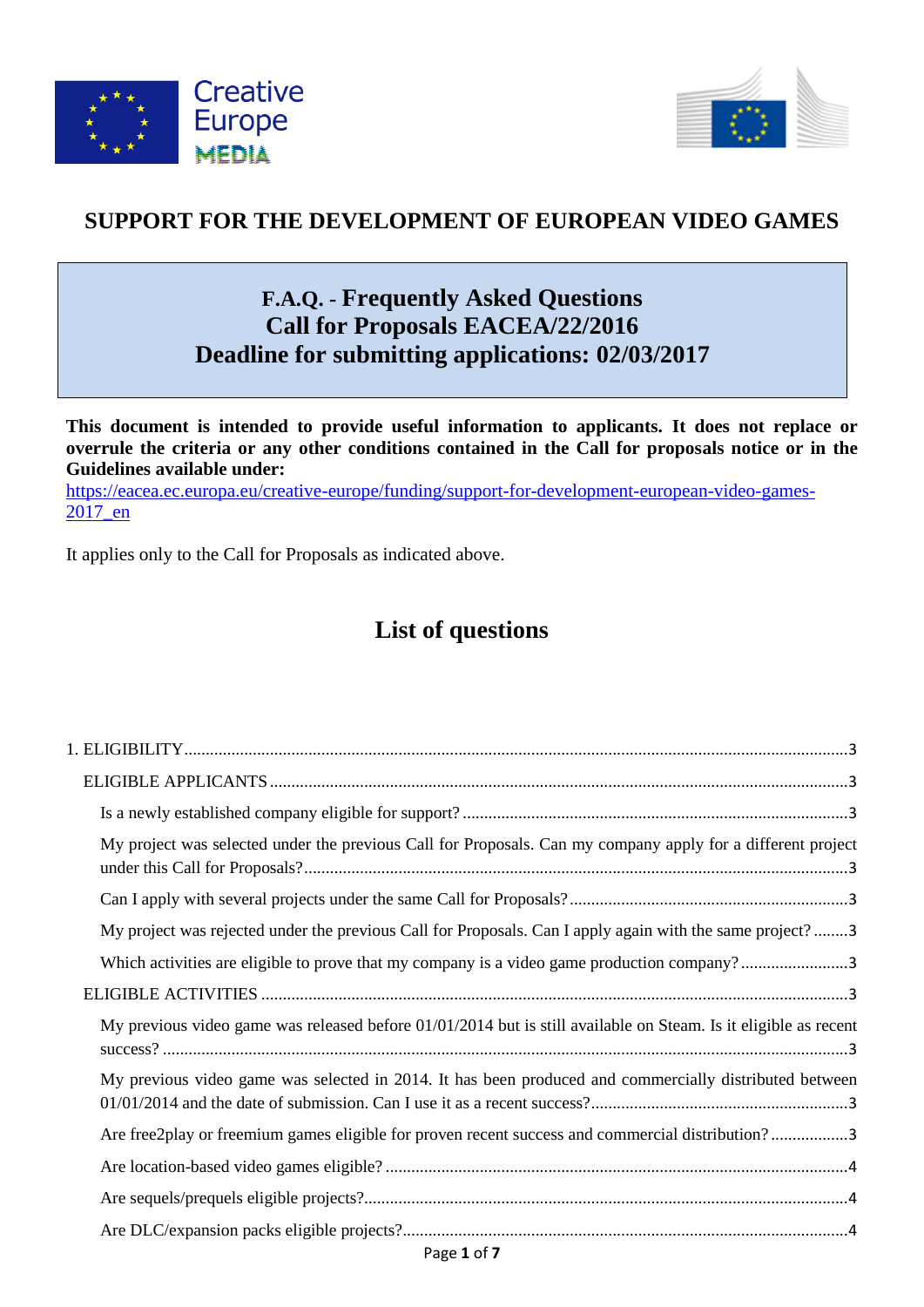| The production phase is planned to begin in 4 months. Is it worth applying for support?5                                                                                                                                    |
|-----------------------------------------------------------------------------------------------------------------------------------------------------------------------------------------------------------------------------|
|                                                                                                                                                                                                                             |
|                                                                                                                                                                                                                             |
| The writer/creator of the project is employed by the applicant company. There is no contract of ownership as<br>such, as everything the writer is creating during his/her working hours belongs to the company. What should |
|                                                                                                                                                                                                                             |
|                                                                                                                                                                                                                             |
| My video game is targeting children from 6 to 16 years-old. Will I get the extra points for young audience?  6                                                                                                              |
|                                                                                                                                                                                                                             |
|                                                                                                                                                                                                                             |
|                                                                                                                                                                                                                             |
|                                                                                                                                                                                                                             |
|                                                                                                                                                                                                                             |
|                                                                                                                                                                                                                             |
| In the budget, where should I write the costs related to the purchase of the rights to use a name, place or                                                                                                                 |
| In the budget, there is space for "Casting and crew". However, this does not make sense for my video game                                                                                                                   |
|                                                                                                                                                                                                                             |
|                                                                                                                                                                                                                             |
| Are the costs of computer software / software licence eligible costs? (If yes, where should I write them in the                                                                                                             |
|                                                                                                                                                                                                                             |
| I need to prepare a budget in Euros, but my company is based outside the Euro zone. Which exchange rate                                                                                                                     |
| I have already submitted my application for the Video Game support. However, in the meantime, I have                                                                                                                        |

[received a positive response from a national/regional funding scheme. Shall I inform the Agency about it?](#page-6-8) .....7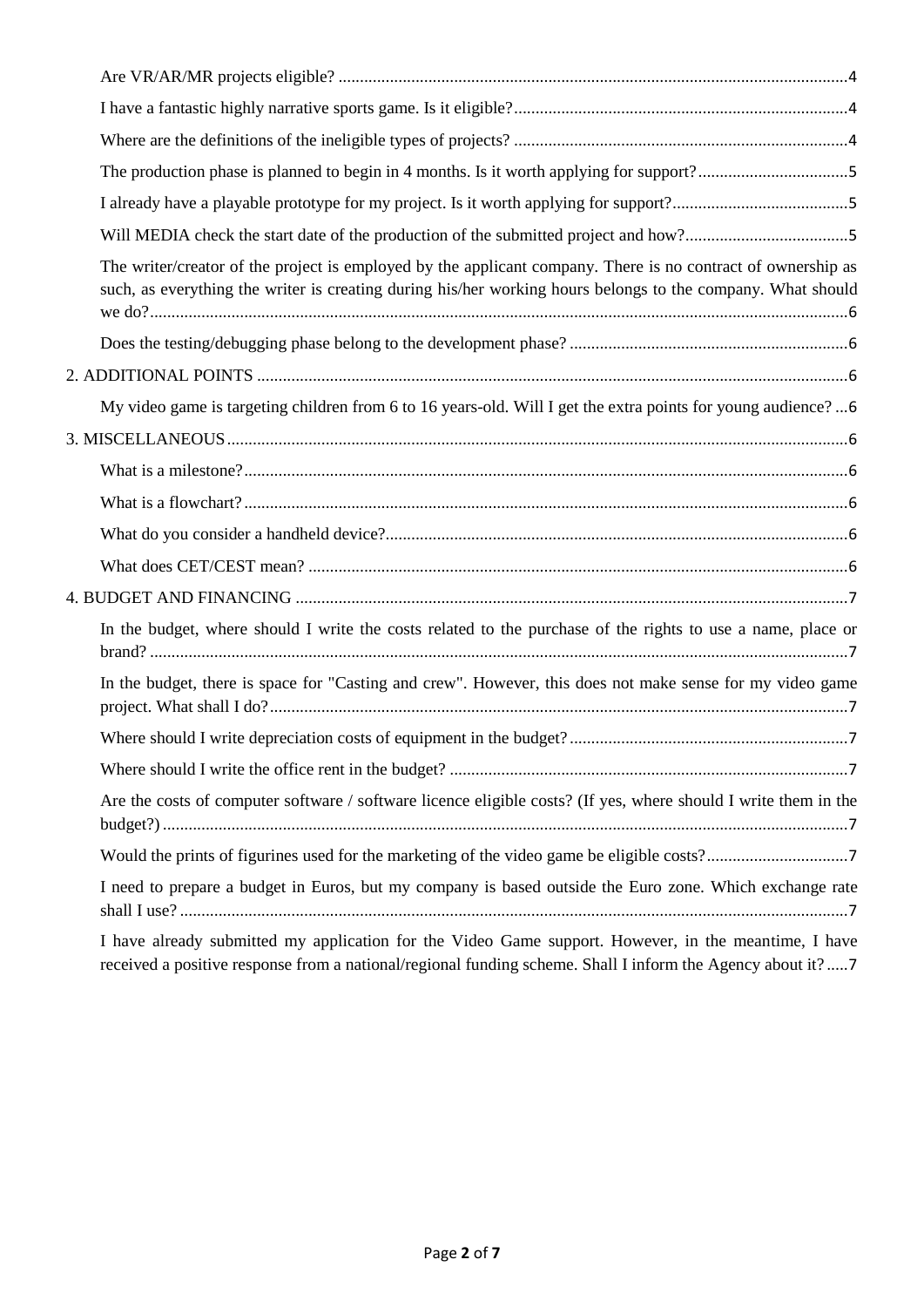## <span id="page-2-0"></span>**1. ELIGIBILITY**

### <span id="page-2-1"></span>**ELIGIBLE APPLICANTS**

#### <span id="page-2-2"></span>**Is a newly established company eligible for support?**

No, this Call for Proposals is open to European Video Game production companies which have been legally constituted for at least 12 months prior to the date of application and that can demonstrate a proven recent success.

#### <span id="page-2-3"></span>**My project was selected under the previous Call for Proposals. Can my company apply for a different project under this Call for Proposals?**

Yes, your company can apply for a different project under a new call for proposals.

#### <span id="page-2-4"></span>**Can I apply with several projects under the same Call for Proposals?**

No, the same applicant is limited to one submission for the duration of a particular Call for Proposals.

<span id="page-2-5"></span>**My project was rejected under the previous Call for Proposals. Can I apply again with the same project?** Yes, it is possible to re-submit the same project, provided that the production phase is not scheduled to start before 8 months after the new date of submission. It is recommended that you take the comments of the experts into account in order to apply with an improved application.

#### <span id="page-2-6"></span>**Which activities are eligible to prove that my company is a video game production company?**

The main activities of the applicant company must contain *video game production* or *video game development* or *software production* or *software development* or any equivalent in local languages.

The following activities will be accepted as eligible activities: *Computer programming activities* (NACE 62.0.1) ; *Ready-made interactive leisure and entertainment software development* (SIC 62011).

The following activities will NOT be accepted as eligible activities: *Publishing of computer games* (SIC 58210 / NACE 58.2.1) ; *Other software publishing* (NACE 58.2.9) ; *Computer consultancy activities* (NACE 62.0.2) ; *Manufacture of games and toys* (NACE 32.4.0).

If the company is not registered under an eligible activity, then its registration at the national chamber of commerce must be updated before the date of application.

#### <span id="page-2-7"></span>**ELIGIBLE ACTIVITIES**

#### <span id="page-2-8"></span>**My previous video game was released before 01/01/2014 but is still available on Steam. Is it eligible as recent success?**

Being available for sales on Steam or other platforms is not sufficient.

To prove the commercial distribution of a previous eligible video game, the applicant MUST provide a relevant sales report over the reference period.

Of course, the release date of the video game may well be before the reference period provided that effective sales were made during the reference period. This must be clearly indicated on the sales report.

#### <span id="page-2-9"></span>**My previous video game was selected in 2014. It has been produced and commercially distributed between 01/01/2014 and the date of submission. Can I use it as a recent success?**

Yes, you can use it BUT only if this video game still fulfills ALL the eligibility criteria.

Please note that there have been many changes in the eligibility criteria since 2014, therefore please read carefully section 6 of the guidelines on Eligibility criteria.

## <span id="page-2-10"></span>**Are free2play or freemium games eligible for proven recent success and commercial distribution?**

Yes, they can be.

Commercial distribution means that the video game generates revenues. These revenues can be generated for example, from the retail sales of the game, from the sales of in-game items or from advertising. The business model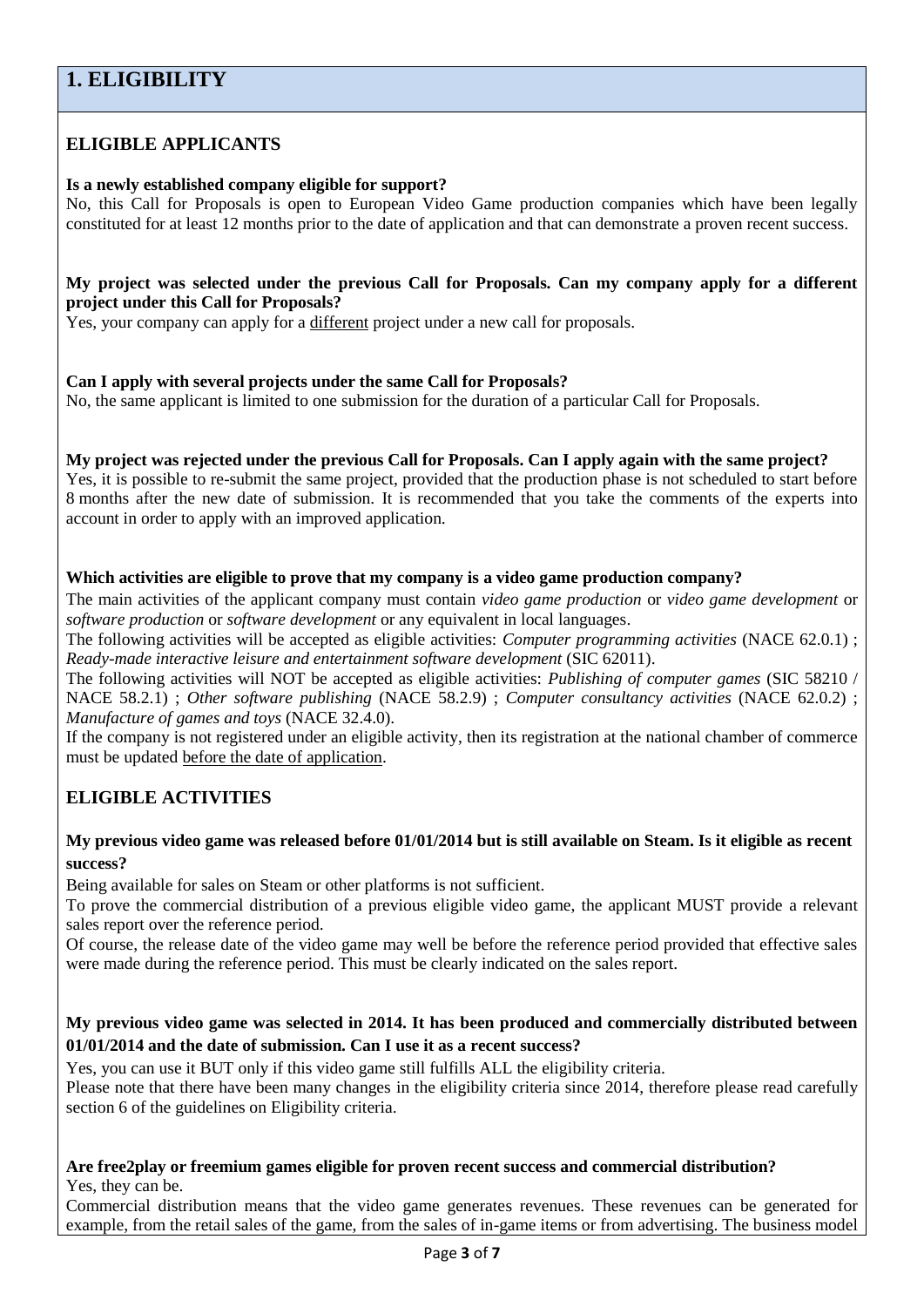must be clearly exposed in the application and the applicant must be able to provide a sales report. However being commissioned and paid by a client to produce a video game does not constitute a commercial exploitation per se.

#### <span id="page-3-0"></span>**Are location-based video games eligible?**

Being location-based is not an eligibility criterion. Therefore, a geolocation-based video game would be eligible, provided that it fulfills ALL the other eligibility criteria.

In particular, this means that it must be a narrative storytelling video game (many geolocation-based games are not narrative games), that it must have a commercial distribution and that it must not fall under an ineligible type of video game (social games for example).

#### <span id="page-3-1"></span>**Are sequels/prequels eligible projects?**

Sequels and prequels are considered different projects and are therefore eligible, provided that they are narrative storytelling eligible projects and that they fulfill ALL the other eligibility criteria.

However, the applicant should explain how the sequel/prequel is different from the original game in order to gain points under the award criterion about originality.

#### <span id="page-3-2"></span>**Are DLC/expansion packs eligible projects?**

Downloadable contents and expansion packs can be eligible if they stick to the definitions of video game and narrative storytelling and of course if they fulfil ALL the other eligible criteria.

For example a DLC containing a new story-driven chapter could be eligible while a DLC containing new characters, skins, vehicles, equipment, etc. will NOT be eligible.

#### <span id="page-3-3"></span>**Are VR/AR/MR projects eligible?**

There is no exclusion for such technologies/platforms in the guidelines.

However, in order to be eligible, the project MUST be a video game (not an interactive fiction or an interactive documentary or a VR experience…) and fulfil ALL the other eligibility criteria.

#### <span id="page-3-4"></span>**I have a fantastic highly narrative sports game. Is it eligible?**

No, sports games are not an eligible type of project, even if they are narrative. The same goes for every ineligible type of project/video game.

#### <span id="page-3-5"></span>**Where are the definitions of the ineligible types of projects?**

It is simply not possible to publish a definition for each and every existing type of video game/project in the guidelines.

However in this FAQ we try to help you understand what is meant by some of them.

These are not official definitions, but rather explanations and hints.

#### *(interactive) e-books, interactive fictions, interactive animations, interactive documentaries:*

These are not video games according to the definitions published in the guidelines (rules, game environment, victory).

In addition, a video game must be marketed as a video game, not as a book.

#### *Puzzle games*

A puzzle game focuses on the problem solving in order to clear a level/chapter and is often accompanied by a scoring challenge. These types of puzzles can be for example logical, jigsaw, physics-based or (tile-)matching puzzles.

Action or adventure games involving puzzles or riddles are not considered puzzle games because the purpose of the game is not the puzzle itself.

#### *Memory games*

The goal of a memory game is, for example, to turn over cards or reveal pictures in order to match pairs.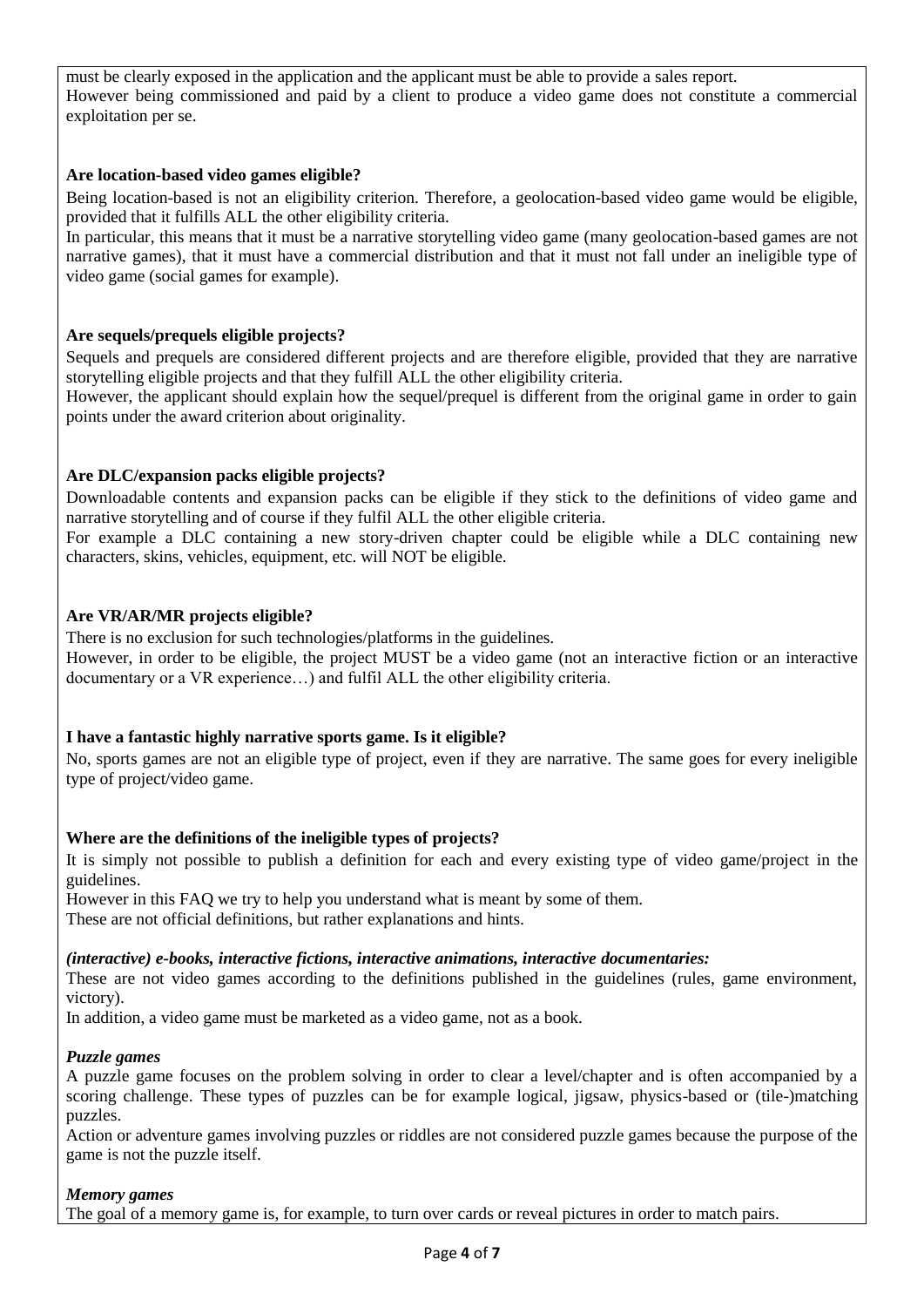#### *Sports games*

A sports game is a game in which the goal is to win a sports game/competition. All sports games are ineligible. Bowling, pool, darts… are also sports. Most racing games are also sports games.

#### *Racing games*

A racing game is a game where the goal is a racing competition. The type of race is not important. All racing games are ineligible (car races, horse races, kart races, sci-fi races, etc.).

#### *Running games*

A running game is a game with the goal to run/fly/drive as long as possible in order to get the best possible score. It can also be called runner or endless runner.

#### *Rhythm/Singing/Dancing games*

Any game in which the goal is to sing a song, dance to a song or play a song with a musical instrument device (e.g. guitar, drums, etc.). Usually, the ultimate goal of such games is a scoring goal.

#### *Social games*

A social game is a game where the in-game progression is heavily dependent on social interactions. For example, if the users have no friend (or not enough friends), then quickly they won't progress any more in the game, unless they are willing to pay in order to bypass this lack of friends.

Most social media (e.g. Facebook) games are social games.

However, many games include social features (like online gaming or communication, sharing information, beating scores, etc.) and this is not a problem, provided that the business model is not based on social interactions.

#### *Quiz games*

The goal of a quiz game is to answer questions, either to beat opponents or to beat a score.

#### *Party games*

A party game is usually a collection of mini-games compiled in a game to be played by a group in multiplayer mode (offline or online).

#### *Versus-fighting games*

Vs-fighting games are combat one-on-one games (sometimes 2 on 2 or 3 on 3) inspired by combat sports. The goal of a vs-fighting game is to beat the opponent in one or several rounds. Some vs-fighting games can also be sports games (e.g. boxing, wrestling, ultimate fighting games, etc.).

#### *Word and Spelling games, Number games, Mind games*

Word games are games in which the goal is to create words, sentences, to play with words, letters or spelling, etc. Number games are games where the goal is to play with numbers. Mind games are games aiming at using and/or developing brain skills.

Word, Spelling and Number games are also Mind games.

#### <span id="page-4-0"></span>**The production phase is planned to begin in 4 months. Is it worth applying for support?**

No, definitely not. Your application will be ineligible.

The production phase of the submitted project must not be scheduled to start before 8 months after the date of submission of the application.

#### <span id="page-4-1"></span>**I already have a playable prototype for my project. Is it worth applying for support?**

No, according to the current guidelines, the development phase ends with the production of the first playable prototype or first trial version, whichever comes first.

If the first playable prototype or first trial version has already been produced, then there is no more development work to be done according to our definitions.

#### <span id="page-4-2"></span>**Will MEDIA check the start date of the production of the submitted project and how?** Yes, because this is an eligibility criterion.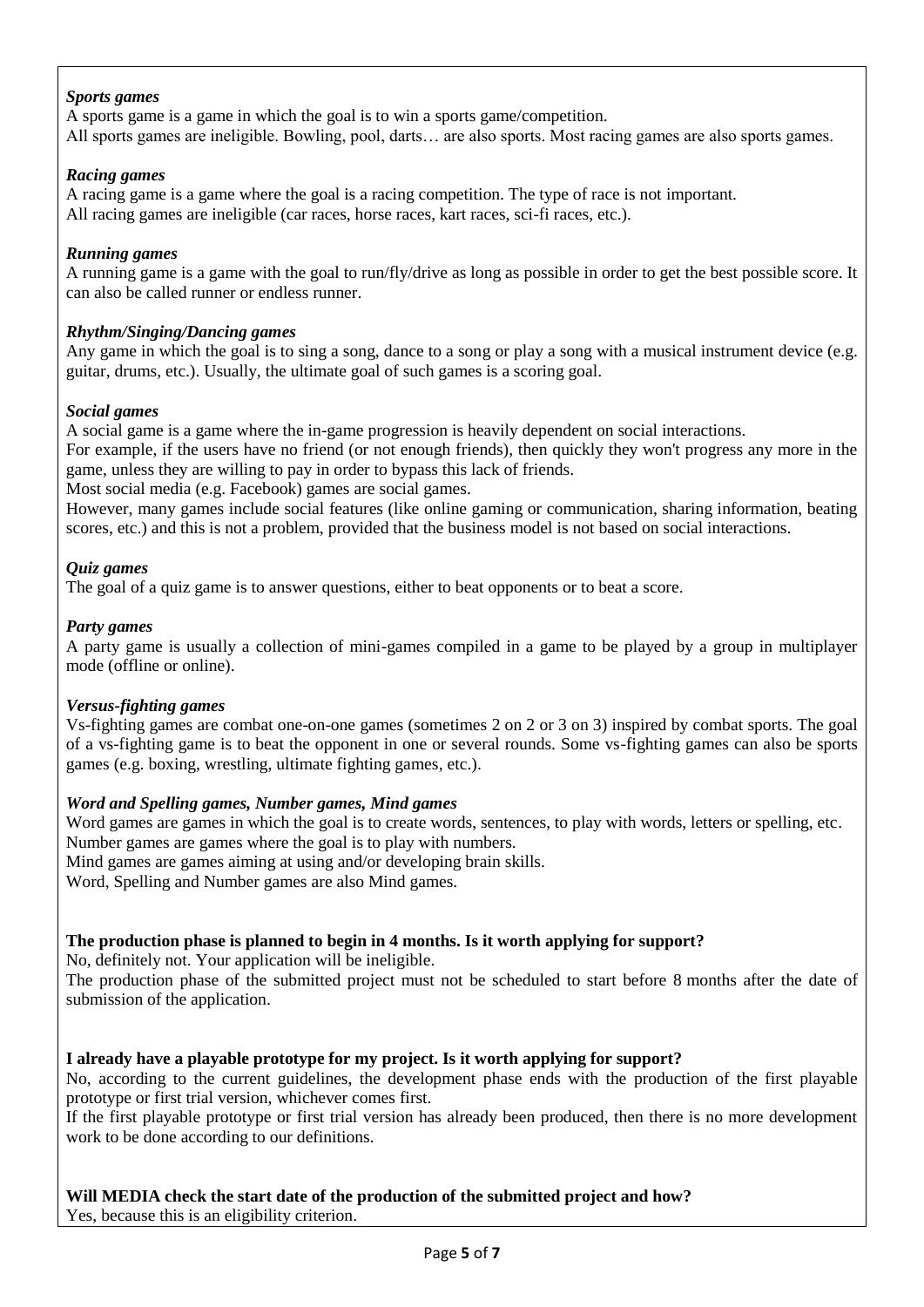It will be checked at application stage and we will contact the applicant in case of doubt. For selected projects, this will be checked again at the reporting stage. If the production phase starts before 8 months after the date of submission of the application, the project becomes ineligible for support and the grant agreement/decision will be terminated and any payment already done will have to be reimbursed. Selected projects might also be checked via a monitoring visit or an audit.

#### <span id="page-5-0"></span>**The writer/creator of the project is employed by the applicant company. There is no contract of ownership as such, as everything the writer is creating during his/her working hours belongs to the company. What should we do?**

An employment contract with the writer/creator can be accepted as a proof of ownership of rights if this is clearly stated in the contract. If there is no such clause, a bilateral declaration between the company and the writer/creator would be sufficient.

#### <span id="page-5-1"></span>**Does the testing/debugging phase belong to the development phase?**

No, according to the definitions of the current Call for Proposals, the testing/debugging phase belongs to the production phase (see definitions in the guidelines). Testing/debugging costs are therefore not eligible costs.

## <span id="page-5-2"></span>**2. ADDITIONAL POINTS**

### <span id="page-5-3"></span>**My video game is targeting children from 6 to 16 years-old. Will I get the extra points for young audience?**

No, the extra points for young audience will be awarded only to projects specifically targeted at young audience (children up to the age of 12 years old). This will be checked thoroughly at the evaluation stage, taking into account the content and the strategies (distribution, marketing, communication, target audience, etc.).

## <span id="page-5-4"></span>**3. MISCELLANEOUS**

#### <span id="page-5-5"></span>**What is a milestone?**

Milestone is a common term of project management.

A milestone is a key event of the development phase. It is often used to schedule the completion of a work package. It usually announces a deliverable, which is the outcome of the process.

#### <span id="page-5-6"></span>**What is a flowchart?**

A flowchart is a diagram used in project management showing the different steps of a process and how to achieve it. It summarises visually all the processes and decisions of a workflow.

#### <span id="page-5-7"></span>**What do you consider a handheld device?**

Handheld devices are tablets, smart phones, etc. (as opposed to computers & consoles). Portable consoles are classified under consoles and not handheld devices.

#### <span id="page-5-8"></span>**What does CET/CEST mean?**

CET stands for Central European Time and CEST for Central European Summer Time.